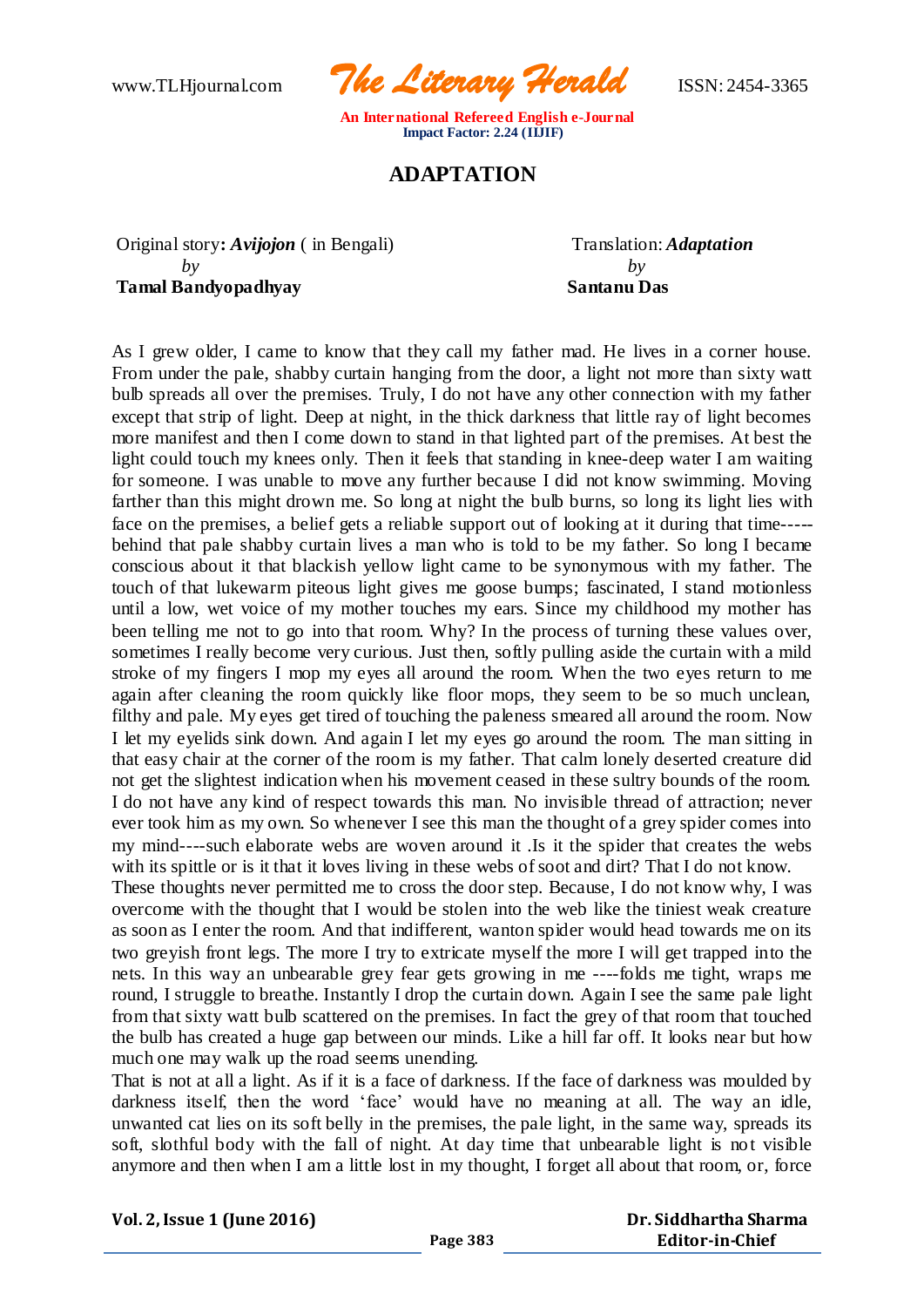www.TLHjournal.com *The Literary Herald*ISSN: 2454-3365

myself to forget it. Because in the world of this part lives my mother----austere, mild, calm like the marble slabs forsaken on the ghats of the Ganges at Haridwar. There is an awfully stone hard appearance on the layer of her facial skin ----expressionless, grave. The least trace of crinkle needed for the mildest of smiles was never seen on her face. The way the little raindrops thrashing down in momentum from the breast of a highly saturated cloud becomes a humble stream, in the same way all my uneven peaks of excitements soften down to a tranquil plain as soon as I look up my mother. As soon as my spiralling thoughts start spinning, they all move into the centre after coming near my mother. Obviously there are reasons for this submission. In fact I draw all my circle of thoughts keeping that point at the centre. The more the radius widens the more the circumference expands. With the circle enlarging, frightened, I rush back to the very centre again. But as time advances, I quite feel that I am slowly moving out of the centre. The tiny melodic particles of the Purbi raga played on the gramophone laid at the corner house are scattered in the air. I quite understand that slowly I am moving out of the centre towards that room. As the *ustaad* sang full throat, the heavy melodic molecules of the raga *Purbi* were mixing with the comparatively lighter air in this room. Slowly the air is growing thicker. As soon as I hear the very tune, it feels that, all the nerve cells are scattered in the air, opening the lid of my skull, very much like the seeds of *shimul* fruits as they burst across the belly. Blown in the air ...I could not catch them at all. The predominance of *meer* notes in the raga pricks me like the sharper ends of the broken glasses. The shabby gramophone makes scratching sound. That awkward sound, mixing ceaselessly with the tune, seems to be indispensable to such weird atmosphere. As the *alaap* is born out of some materials of that room, it would sound abnormal had it not some bother been mixed with. As the bulb burns at night, as the music of that *alaap* plays in the day, we three live in this big red brick house. If they were not there, my father would have never been existent to me. My father exists because these things exist. I find a pale man in that vapid light; in that *alaap* of raga purbi, I discover a lonely pitiable introvert detached person. My forefather left me nothing except this tumbling red brick house, this *poita*, sticky holy thread worn by the Brahmin, this title of Chattopadhyay at the tail of my name and an Aryan trace in the pigmentation of my skin. Oftentimes as I distribute my palm over my thin chest, it feels that my ribs are like those two noisy window shutters of this house. The white part of my eyes has no brilliance left, nor do I possess any flamboyance natural to a teenager. My nature is as grave as that of my mother. I do not quite feel laughing. There is no beating of drums in any corner of my brain. I hear a ceaseless chirping of crickets from the shrubs of a winter evening. Unagitated, forlorn excitements load my head. With stooping head I walk. No repentance if days pass like this. I have adapted with the environment of the room. I have adapted with the eternal silence, the darkness and this grave atmosphere of this room. Loneliness has got a veritable beauty of its own ---it's delightful sitting in one's own self. To sink deep into the water bed and sit there for long is a matter of hard practice. At first people fail, so also me. But, now, I can. I can sit in the same way for a long time together. It has been a hell of a game for me. I can vouch for me that few my age can play this game as deftly as me. The most important thing is I never complain against all this. But, very often, when I catch sight of the life beyond the window, the blood in the artery starts surging more powerfully than ever. Beyond the window there is tender yellow sunlight, a tar coated road running busily, a green stretch of playground not far off, by the margin of it rises the proud two storey house of Koustav's, in the railing hangs colourful clothes, downstairs stands their blue colour scooter so boastfully, and moreover he has got the reflection of the sun against his hugely confident and glamorous skin. This self composed life of mine has somehow got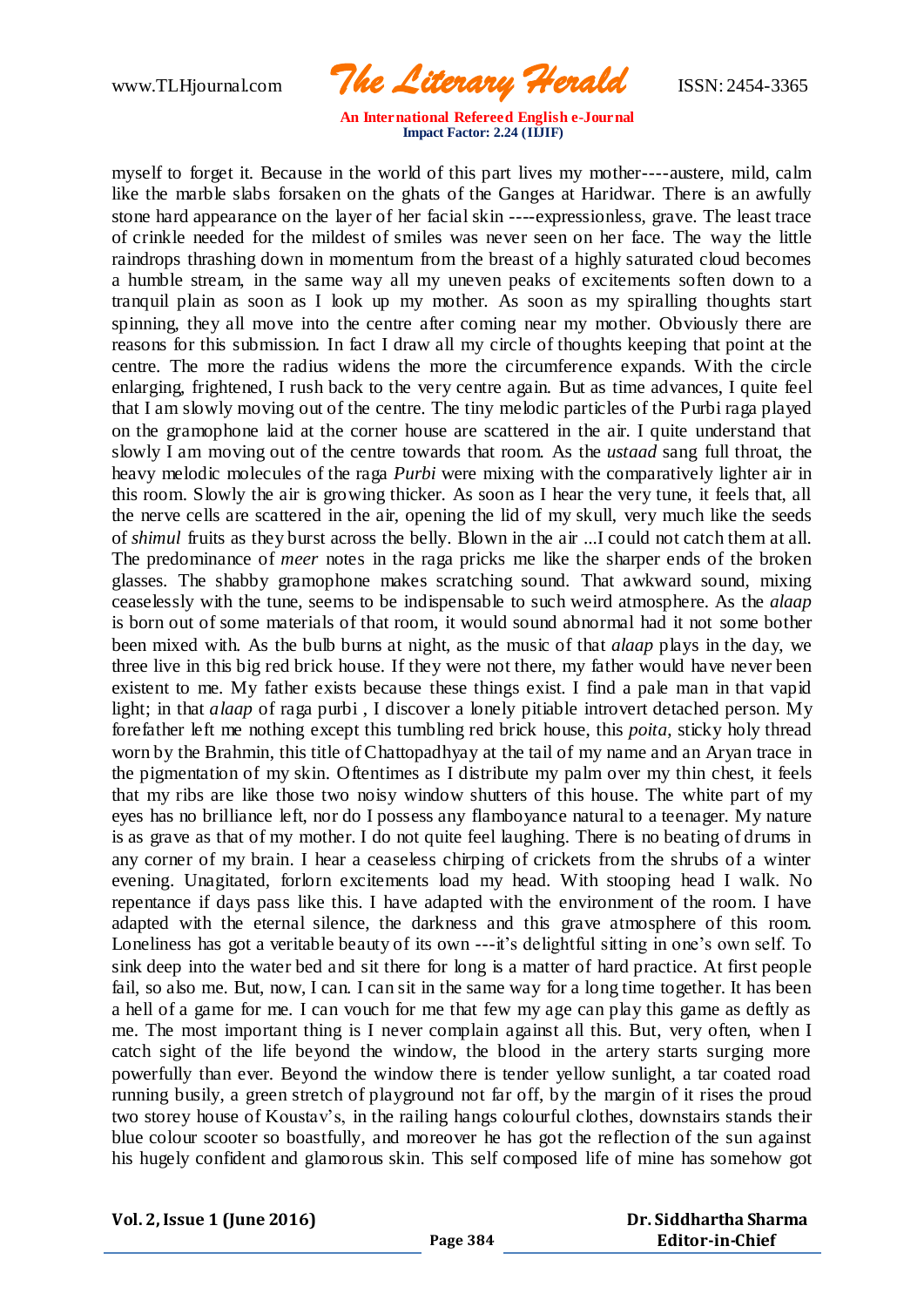www.TLHjournal.com *The Literary Herald*ISSN: 2454-3365

adapted. But in an instant I think, if I were not me but someone else, say, I was Dr. Mukherji's son Kaustav. Quite possible. I do not like to go to play in the evening. Rather I sit myself on the cement slab by the park and see others play. My friends, having grabbed my heart like a football, jump across the field. And I most indifferently sit on the cement slab with my legs cradling down.

The fact is I am very lean, very timid, and scared to hit a shot at the football. Sometimes when people laugh at some incidents, even then, only to show courtesy, there might be a little changes in my facial lines. If someone happens to ask me: how are you? How is your mother? Father...? I just press a chuckle and say 'quite well'. There are some social advantages of being average. I know that there is no bright future awaiting me ahead. As I grow older I will achieve no glory. No scholar cared to make comments on my future as a student of serial number thirty two. I am just lucky enough that my mother has bet no big claim on me. She is not at all concerned about my studies nor does she put me under any pressure unnecessarily. Never put me on oath----you have to be like someone, say doctor engineer and the like. And if she at all dwells with any of such hopes, nothing can be done now. Since my childhood I have been an inmate of such dark and dumb surroundings or have learnt moving my limbs here, I do not have perhaps any ambition in life. In escaping myself from all kinds of worldly worries, I cannot explain how much happiness I find.

Answers, in fact kill the questions. So I do not try to find out any answer at all. The sharp headed pins teething out of the question prick me. But I never grope for the answer lest the question should be harmed.

My mother has a very thin voice. Unless she is loud enough, it is hard to get her. Necessity, generally gives birth to a process. Nobody in this house feels it necessary to speak out. In fact there is no potent fact here to speak of. Often I heard my mother sing a few lines like, *bela gelo tomar patho cheye/ sunya ghate eka ami*( time passes looking at your path/waiting alone on the forlorn river bank) and so on. She could sing only that much. All other things on earth might not be as essential, as that song to her. Maybe that white clad sage poet composed the song in *purbi* raga keeping in mind of such a situation. Whenever she is busy with her cooking, a worn out radio set plays on very softly beside her. The radio halts playing in between. One or two slap upon it will run it again.

There was a time when my mother used to sing. Now her harmonium is kept aloft on the wall rake. Covered with an off white wrapper. I, more than often, have taken down the harmonium and found one or two reeds missing. Dust gathered for not being used since long. The hollow of the harmonium where music is born, where with each press of the reeds sounds blend to create the lyric, is now covered with cobwebs.

My mother is very fair. She is immaculate from head to toe. The two eyes are as placid as a silent village pond in the evening. There is no other colour in her shabby *saree* except for a few blue threads in the yarn. No colour to be found from her vermilion spot, along the margin of her *saree* to her wrist ----no trace of colour. My mother wraps up the black shawl quickly to go to open door when there is a knock on it. There is no alternative of that black shawl to cover up her threadbare *saree*. And black sucks up all other colour. She was reluctant to wear a white shawl because white reflects all colours, whereas black sucks up instead.

No photographs of my parents' conjugal life are there on the walls of our house. So I have never seen them young. As I kept on growing, my mother had been the same and my father....... I heard from my mother that my father once taught English at a Higher Secondary school. He was grave by nature, a chain smoker, loved being lonely---things like these about him. Nothing more than this I knew about him. Perhaps my mother too------not much. The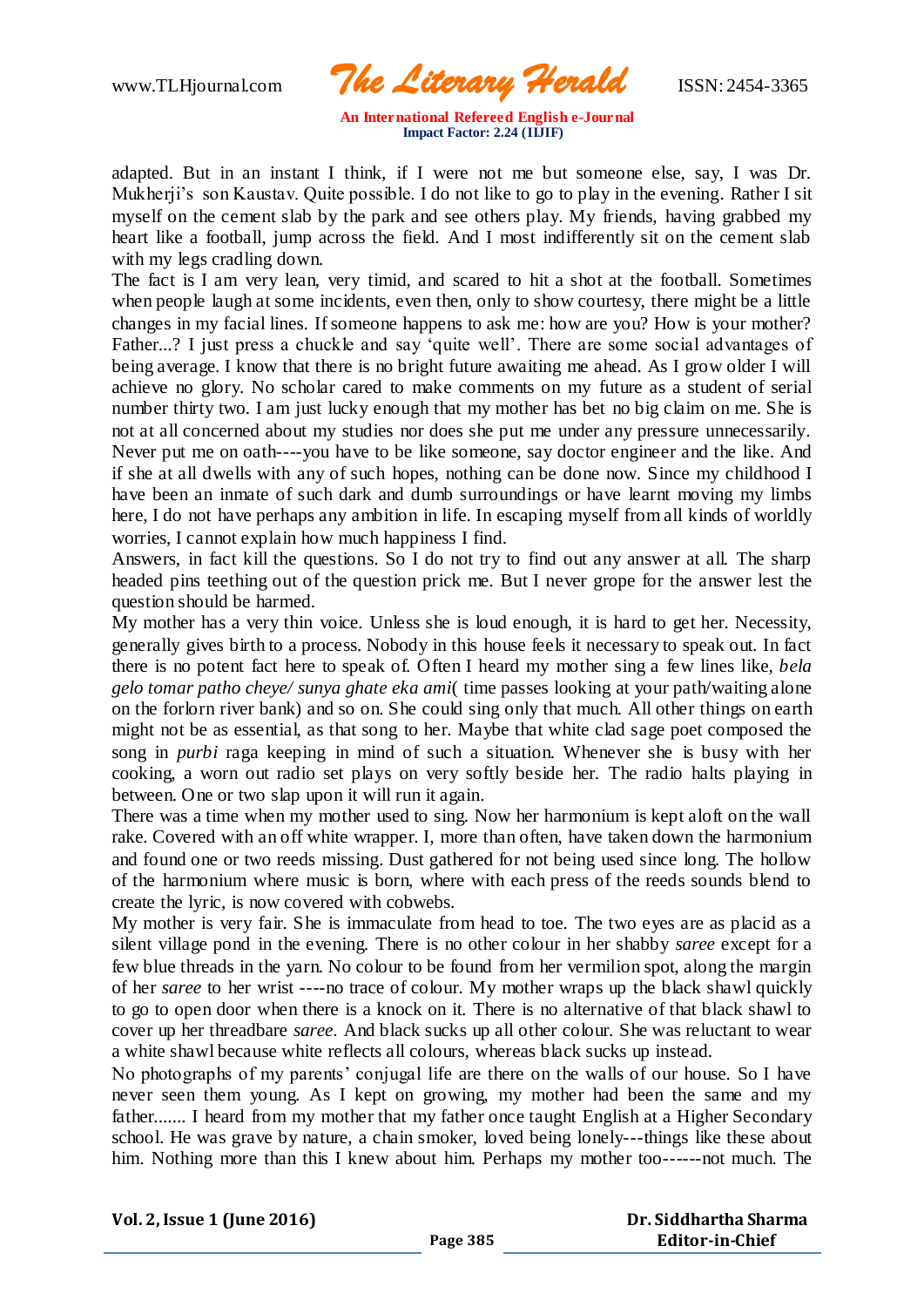www.TLHjournal.com *The Literary Herald*ISSN: 2454-3365

reason might be that my mother had no relation with him at all. Who is to be held responsible for such a situation? I got no answer from my mother. It might be possible that she knew a lot, some hard facts. Perhaps my mother thinks that I am not old enough to face those grave truths.

However, as there is no near solution at my disposal to this very prominent and distinctly visible situation, it is better for me to remain inactive and immature as far possible. Sometimes I feel I could snatch up the root of this life of stupor, inertia and motionlessness. It's not that I have not tried at all. But, soon it has outstretched its root work very deep into the earth. Carried by emotion, when I try to pull those roots hard, I feel exhausted, heavily sweat through the pores. A vain attempt.

Some stories do not mature to an ending. No rising point or climax. Some stories may mean nothing or may mean a lot.

One day I had a small conversation with my mother. But my mother's brief but impenetrable answers were so heavy compared to my tender queries that they could never put their heads up over the water level. I asked her ---ma, do you like all these?

What all these?

This…! that we have nothing at all.

What is that we do not have?

I could answer back, I could make more queries. But I stopped dragging the conversation for I got the answer I expected. Some questions are themselves the proper answers. So it is foolish to grope for any answers out of them. And I in particular never ever try to find out any answer. Because every answer kills the question finally. Truly, these are no question at all. I can never fathom the depth of my mother's thought. Sometimes, dive into the curiosity, but land beneath the feet is shifting. Run short of breath; throat gets choked. Out of water I settle on dry land.

My mother said, "Do not enter that room". Why? The reason maybe I was very young. Perhaps I was not old enough to face that ruthless, grave question. Now I am fifteen years and one month old. The eleventh of the last month that is on 11 September I had my birthday. My birthday is no "happy birthday". Just a date of birth. Fifteen years back I was born on that date. Since that date now, my mother has been placing her quiet and kind hand on my head at least fifteen times on this 11 September at about 10:30 before noon. Putting her cold hand on my head for about one minute, she murmurs something inaudible. Some mantras? No, she never believed in mantras. Then why at all she would choose that particular figure of blessing. But that very moment I feel her hand heavier than ever. Especially last time I felt that I will be flattened under the pressure of her hand; I might get swallowed deep into the earth, my body crumpled. And just then, as expected, I become bloodless in fear, start crouching in, find an escape.

But as a kite in the remotest corner of the sky is tied to its spool, in the same way I am inevitably fastened to this bond. Because my story is not a story of the kite cut off from its thread. It is rather a story of indifferent flying while tied to its spool. Somewhat a monotonous unchallenged flight in a stark blank sky. Tired, I will wind back to the spool again or to my centre.

Some stories are of square shape or of a pencil not sharpened. The two ends of a pencil connect in a parallel line. The pencil having sharpened, the end converges into a tip. If those two parallel lines, in the same way, could converge to a meeting point, all my problems would have been solved. But it's better to let you know that the two parallel lines of this story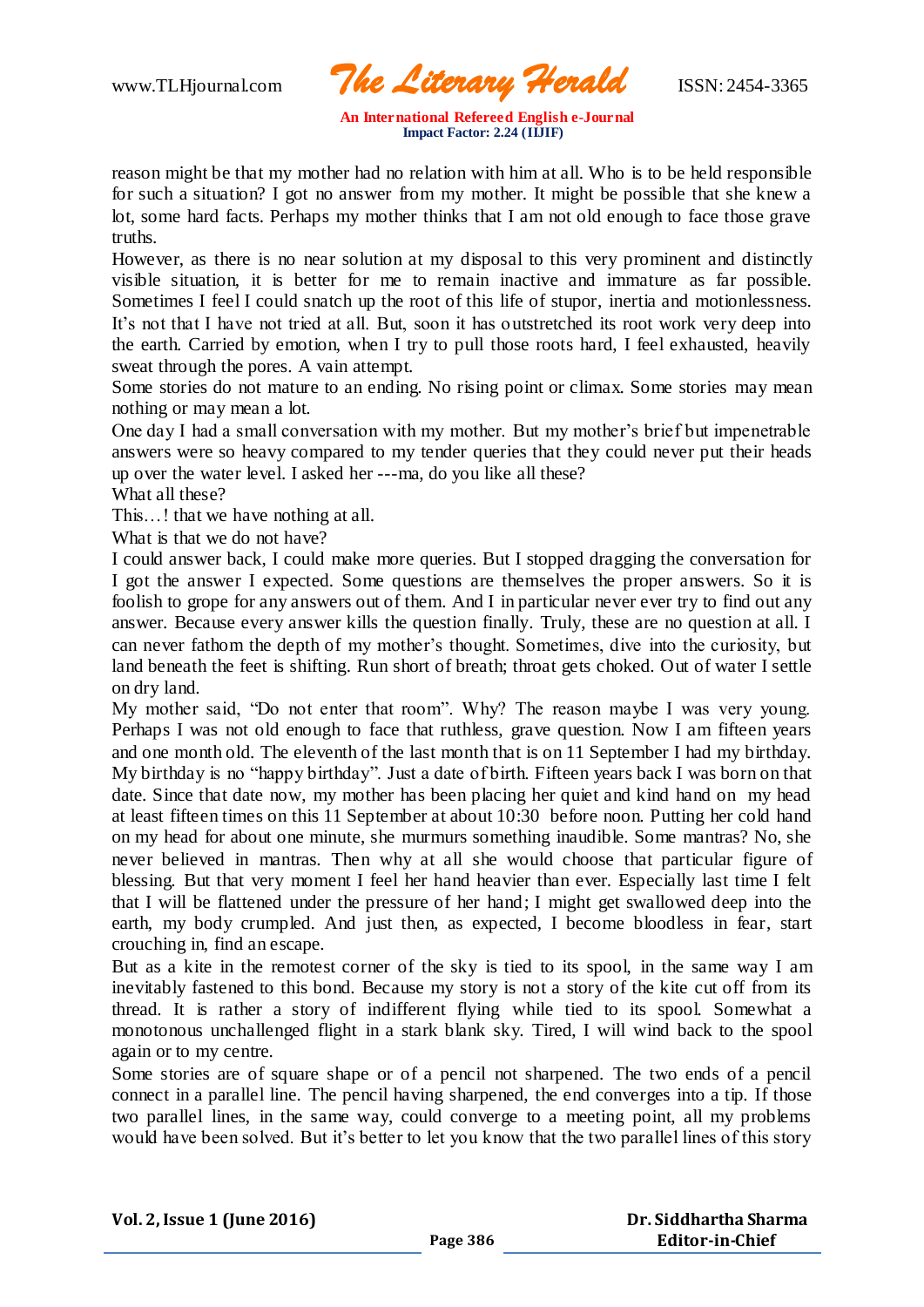www.TLHjournal.com *The Literary Herald*ISSN: 2454-3365

found no such apt point worth meeting at. Perhaps I do not have that extreme self belief to become such a worthy and flawless point; I do have, perhaps.

Really I do not know what I am capable of and what I am not. As I look at my reflection in the mirror, I feel that I won't be able to do anything. I am a little crookback; the bones beneath my eyes sliding a little away, my eyes are a bit dug in. Near the thin wrist onwards, on the top of the palm, two veins mauve in colour severally touched the fingers like the five tributaries of the river Sindh.

I laugh out loud when I see those legs of mine. They look to a great extent like the legs of a wizened, gallivant, dark brownish horse. Near the knees are unnaturally bulged. When the heels are pulled together, the knees stick fast against each other. The drill teacher in our school would term it , 'medically unfit'. I cannot make eye contact while talking to people. I muddle up arranging a long sentence, start stammering. My eyes get dazzled as I go out of this darkening and sultry room. Little circles here and there burst in fission.

Actually, I myself have created such misconceptions about me. If one thinks it with minimum logic, one can easily find out how baseless these thoughts are. Few have got things what I have. I came of a reputed family and how many are there that have got a mother like me---my father..., yes I do have a father. A good many do not have one. It is equally true that my father had never carried me on the top tube of his bicycle to school, never bought me a packet full of sweetmeat on his way back home, never taught me reciting Tagore's poems, never took me to the roof on a silent dark moonless night to show me Saptorshimondol, the Great Bear, never checked in my friend's house in anxiety as I was late from school, never sat by my head when I was sick from fever to tell me, " you will get well soon".

I have seen my father many a times from behind the curtain. But from a certain distance. What if I braved my spine out to enter the room ? Whatever the matter is, at least he is my father. The red blood cells created by the man in the properties of the liquid flowing in the pockets of my veins, arteries and heart are floating so fatefully that they cannot be separated. It was one of his tiniest cells that created me what 'I am' today. A sculptor can have a definite claim to his art. But when the sculptor forgets whether he is the creator of this sculpture? In that case the onus rests on the sculpture itself to familiarise him with his creation. It was on eleventh September, my last birthday, at around 10:30 in the morning, these thoughts might have been dragging me towards that room. I could feel quite well that I was shifting from my centre bit by bit. I could also feel that the more I was shifting off from the centre the more it was dragging me in. Almost all feel it difficult to step against the centripetal force of life; they are fearful. If I take my mother to be the centre, my compass fails to draw the arc beyond the lintel beam of that room. A compass has its limitation. The farthest curve the compass can draw limits the end of my shielded circle that grew around my mother. I knew if I could step over that beam, I will enter a new circle. The centre here is very apathe tic, rough or maybe not. Just like the first astronaut who stepped on the land of the moon in search of life there. But, alas! The moon is totally a dead satellite, a pale, indifferent one.

When with a brave stroke of my finger I took the curtain aside and put my first step on the floor of the room, my father was sitting on the easy chair with his back facing at me. From my point of view, I could only see his head overgrown with pepper and salt hair. A vapid and sultry odour pitch into one's nose as one enters the room. There is no inlet for lights to come into the room except that window to the west. Four almirahs, two on the right side and two on the left of the room, are huddled with books. The titles of the books cannot be read because the glasses on its doors are not transparent enough. By the almirah on the right side was leaning a tanpura—one of the strings is broken, the rests have gone loose. On the wall right in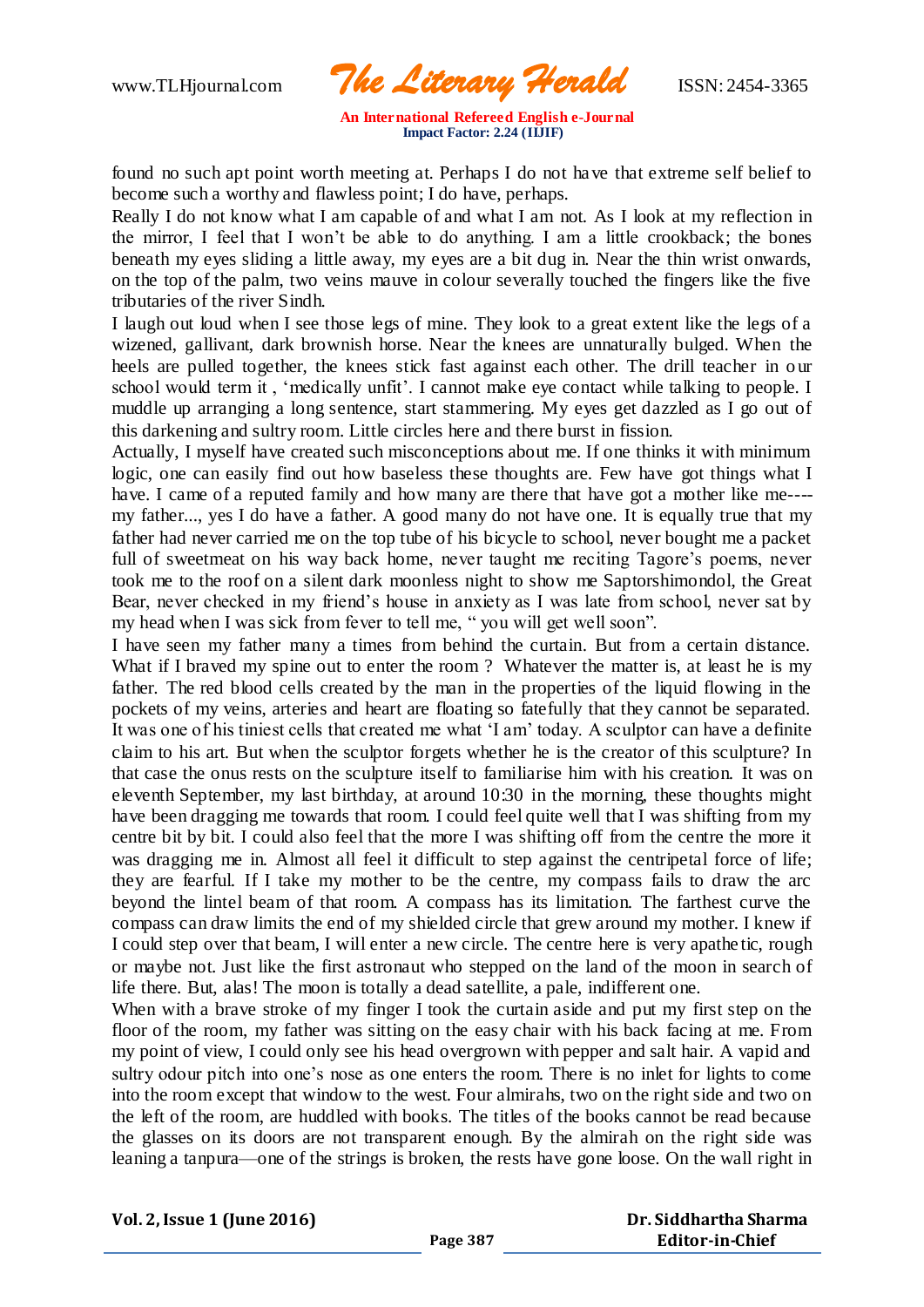www.TLHjournal.com *The Literary Herald*ISSN: 2454-3365

front of my father hangs a shabby photo frame of Rabindranath Tagore who has otherwise adapted himself with the place.

If I could draw pictures, I would have mixed dark brownish colour into each and every pick of colour for drawing a picture of this room. On the left side of my father's easy chair, one or two steps ahead, there lies that old fashioned gramophone, settled on a table engraved with an old fashioned decoration. From which the melody of *alaap* is wafted outside. Obviously the gramophone was stopped then. On the top of it there was stacked a pack of music records.

By then, while seeing all these things, I already have crossed half way into the room silently from where I could clearly see my father's profile. The lean rays of the light coming through the porous ventilator have gathered on his face. By its reflection on his glossy facial skin one could easily form an idea of his aristocratic background. I have never seen his face from such a close distance. Stubble beards all over his face waved below his chin. While seeing that very nose like the Romans, those thick lips, that broad temple, grim jaws, I smeared my palm across my face for once. I do not take after him much except that nose.

My father would look at the small strip of sunrays oozing through the small holes of the ventilator while pressing the tip of his right thumb with his canine tooth. The dust-specks that are not visible to the bare eyes become prominent in their disorderly business under the thin fillet of sunrays. When light falls in such an apparently calm atmosphere, head whirls; it aches. So turbulent wind can be, I never knew.

I had been totally unmindful. Stirred up by a mild voice, I looked up my father. --Who you are?

I remained silent. Without making any noise, I was just looking at his face in the front like a stupid boy. With those of his aimless, pale, apathetic look, he beamed me from head to toe, and said,--"why are you in this room?"

No reason.

What no reason?

No reason as such.... just I was looking around.....this room.

Nothing worth looking in here! Where do you stay?

Here only.

Whose boy are you?

Now I choked myself to silence. Because some questions do not merit any answer.

Are you on a tour here?

No.

Do you know me?

Yes, I mean no, I mean a little bit...

But your face seems quite familiar to me. But cannot call up where I met you. What's your name?

Saswata . saswata Chattopadhyay.

Chattopadhyay? Are you the son of any of our "relatives"? Oh you are the son of Tanu! How is she?

Tanu is my paternal aunt. She is my only aunt. My father must have thought I am the son of Tanu aunty. Tanu aunty lives at Berhampur. Since long I have not heard from her. Extending his right arm, my father pressed against my left elbow. A chill ran through my bones, my veins leaped. As his hard, rough, tough hand touched my lean elbow, something electrifying ran through me. Getting excess power supply, it began pumping blood noisily two times faster into a biological pump machine. A thudding noise fell repeatedly on the eardrums. The word which I never uttered spontaneously, now I wished I could scream out with----"fa-ther".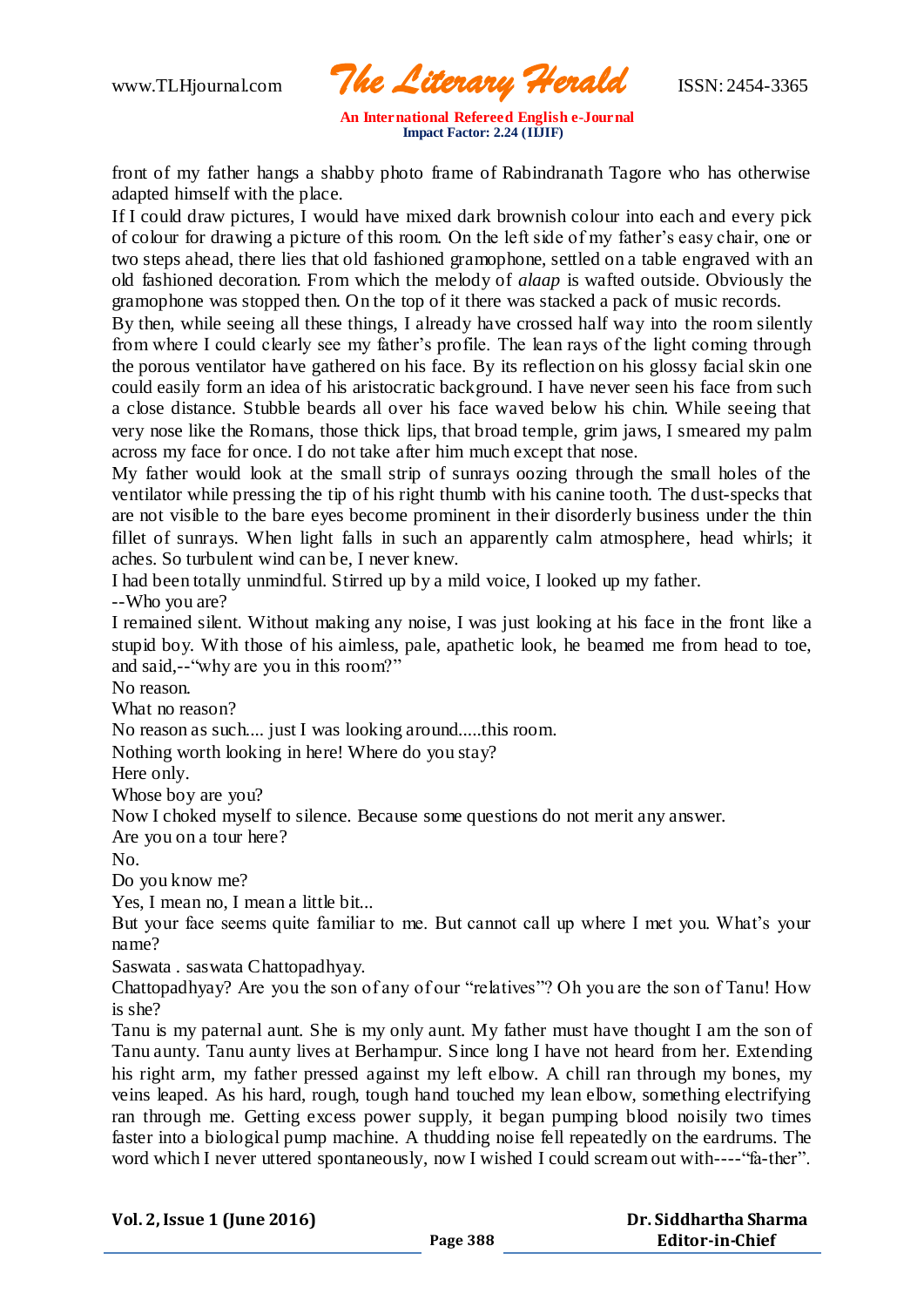www.TLHjournal.com *The Literary Herald*ISSN: 2454-3365

But, from my childhood, the gap between the relation and the mind grew so big that the scream failed to make itself heard.

Which class are you in? My father asked me very earnestly.

At class nine.

You listen to music?

A little bit.

What songs?

Almost all types.

Classical or modern songs? Wait , let me play for you Bach's Prelude Fugue of Well-Tempered Clavier.

I had never heard of them before. Who is Bach, I do not know. Driven by a little curiosity, I asked my father:

What is Prelude Fugue?

Prelude is the frame of a window, and Fugue is the scenery outside it. I could not understand the least of it. Now my father raised himself up from the easy chair. Six feet tall, this gentleman, a little bent at the waist, groped the rack for a long play and put it on the gramophone turntable. As the stylus touched the first magnet circle, the disc began rolling slowly and tiredly. Moments passed, a melancholic symphony of hundred violins woke up with the plying of the bows on the strings. I had never listened to Western Classic with so much attention before. Its lingering tune almost matches with my favourite *purbi* raga. Something was missing somewhere. I cannot exactly pinpoint what it was. It seemed that my veins and arteries were wrought tightly to fasten the strings of their violins. And on those strings about hundred violinists were plying their bows. A melancholic tune is rising up. Waving up and down momentarily. My father was nodding his head in a fit of being possessed.

About half an hour passed in this way. My father uttered not a single word. I stood quiet beside him. I thought he would behave in a different way as he saw me. Would talk to me a lot. But this man did not raise his eyes back on me for a second time. He has no responsibility towards me. No sense of duty to me. This ruthless indifference was slicing me crosswise. Again I gathered back that old emotion and uttered in my mind –"tyrannic spider".

I almost screamed at him and asked –well, you...in such a sultry room...alone...I mean...you really like in here?

Nodding his head with the rhythm of the Western Classic, he replied in an extremely uninterested manner, 'like it".

Slowly I was getting angry, feeling monotonous, and growing desperate within. I felt that with its comb like feet of silence that grey tyrannical spider is going to clutch me tight. If I wait there anymore, it will brace me with all its attachments, suck me dry in its tight fold.

Just in need to protect myself, I ran for life out of that room and clasped my mother garlanding her with my arms. I had never been to that room again. All emotions subsided, mind becomes released.

My father remained immovable, mother still, the air grave; I feel like crying. The air is heavy, I felt lighter; I was floating. My feet could not stand still on the ground; they touched the ground beneath the feet, but my body remained afloat in the void. If I hold my father, he is nowhere; when I clasp my mother, I turn into stone. As I am heavier than air, I dash to the ground hard. I bear the wound, I scream out to say---I can…. I have to....